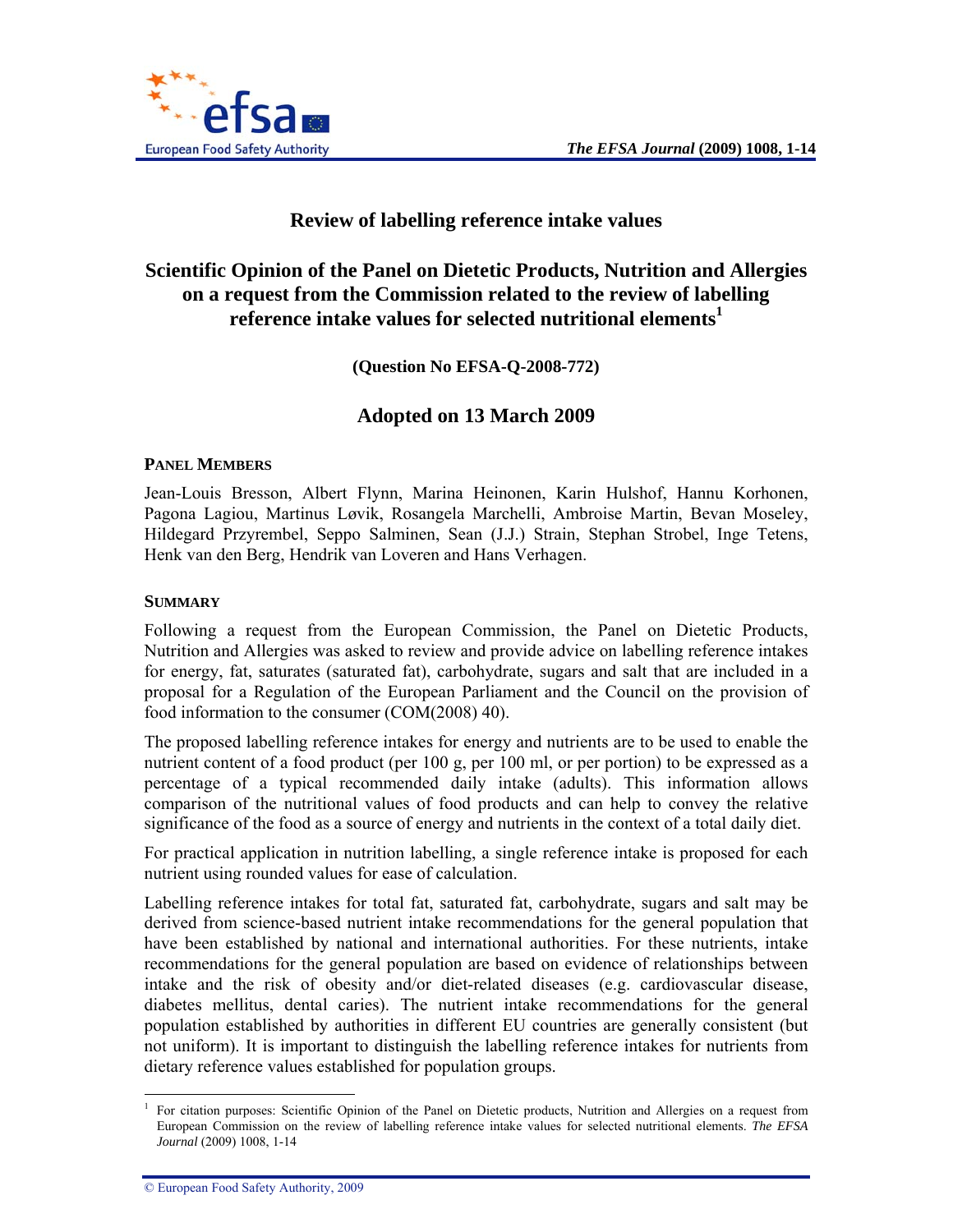

Because of the nature of the relationships between intake and health, the recommended intakes for total fat, saturated fat, sugars and salt represent upper limits for individuals while for carbohydrate the recommended intake is based on a lower limit. Thus the labelling reference intakes derived from these recommendations should be interpreted in this way.

In addition to its use for conveying the relative significance of the food as a source of energy, a labelling reference intake for energy also serves as a base from which to derive labelling reference intakes of energy-producing nutrients (such as total fat, saturated fat, carbohydrate and sugars) by weight from intake recommendations that are usually expressed as % energy intake (E%).

# **Energy**

The proposed labelling reference intake for energy (8400 kJ or 2000 kcal) corresponds to the recommended energy intake for a moderately active woman. The Panel considers that a labelling reference intake for energy based on intakes of women (as compared with a higher value based on intakes of men) gives a greater emphasis to the relative significance of a food as a source of energy, total fat, saturated fat and sugars and is more consistent with dietary advice for the general population on avoiding excess intakes of energy and these nutrients.

## **Total fat**

The proposed labelling reference intake for total fat (70 g) corresponds to 31.5 E% for a 8400 kJ (2000 kcal) diet. This value is within the range of the upper limits of intake of fat (30 – 35 E%) recommended for individuals in the general population in EU countries and by other authorities. It is at the lower end of the range of average total fat intakes in adults observed in EU countries (about 30 - 47 E%). The Panel considers that the proposed labelling reference intake is consistent with dietary advice for the general population on avoiding excess intakes of total fat.

## **Saturated fat**

The proposed labelling reference intake for saturated fat (20 g) corresponds to 9 E% for a 8400 kJ (2000 kcal) diet. This value is consistent with the upper limits of intake of saturated fat (8 - 10 E%) recommended for individuals in the general population in EU countries and by other authorities. It is at the lower end of the range of average saturated fat intakes in adults in EU countries (about 9 - 18 E%). The Panel considers that the proposed labelling reference intake is consistent with dietary advice for the general population on avoiding excess intakes of saturated fat.

## **Carbohydrate**

The proposed labelling reference intake for carbohydrate (230 g) corresponds to 46 E% for a 8400 kJ (2000 kcal) diet. This is less than the lower limits of intake of carbohydrate (generally 50 - 55 E%) recommended for individuals in the general population in EU countries and by other authorities.

The Panel proposes that the labelling reference intake for carbohydrate be 260 g (corresponding to 52 E% for a 8400kJ or 2000 kcal diet) which is within the range of lower limits of recommended intakes for individuals in the general population and close to the upper end of the range of average carbohydrate intakes in adults in EU countries. The Panel considers that a labelling reference intake of 260 g is consistent with dietary advice for the general population on ensuring adequate intake of carbohydrate.

## **Sugars**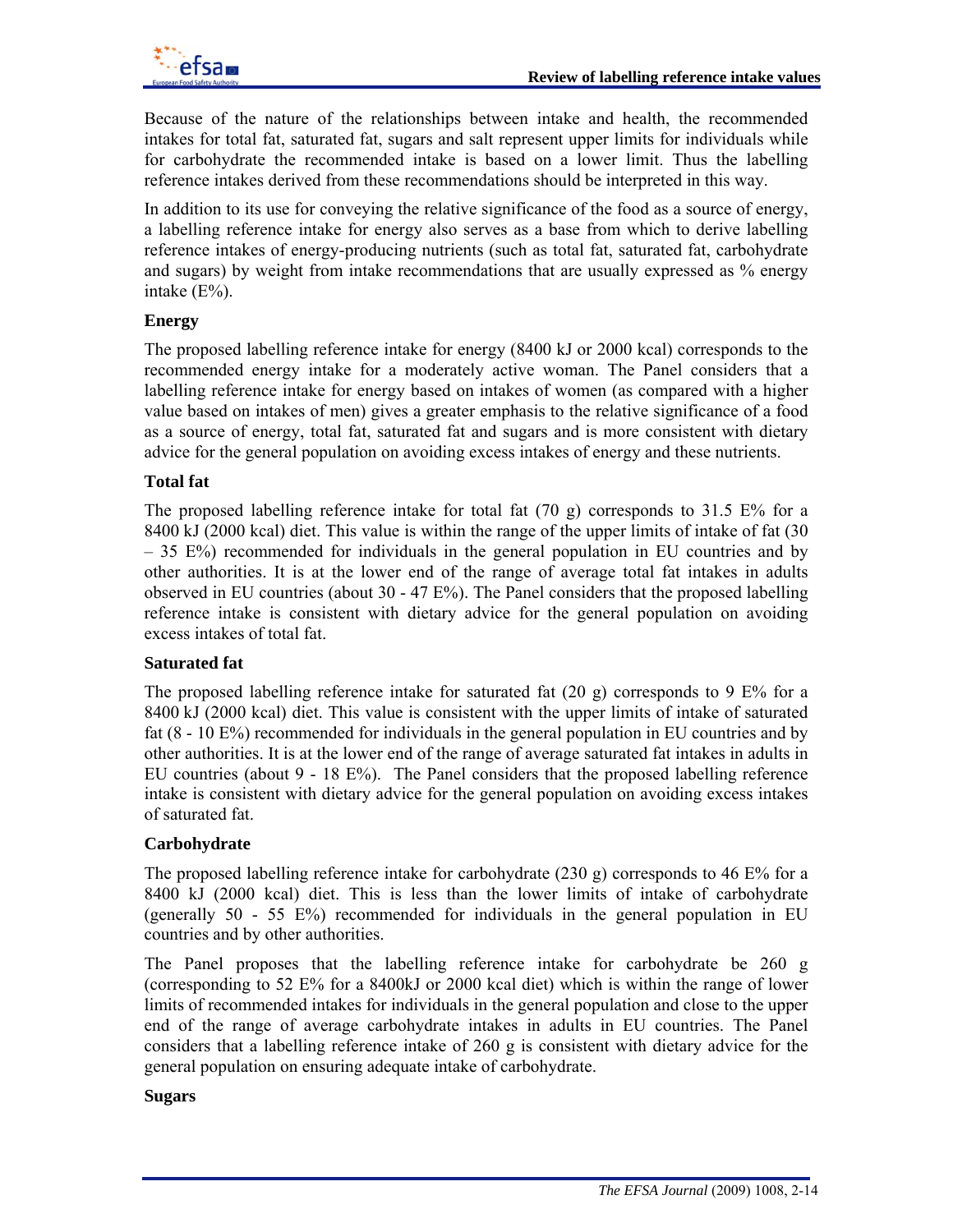The proposed labelling reference intake for (total) sugars (90 g) corresponds to 18  $E\%$  for a 8400 kJ (2000 kcal) diet. The proposed value is at the lower end of the range of average intakes of total sugars in adults in EU countries (about 17 - 26 E%). Total sugars include both indigenous (sugars naturally present in foods such as fruit, vegetables, cereals and lactose in milk products) and added sugars. There are generally no recommended intakes for total sugars. Some authorities have recommended upper limits of intake of added sugars (generally 10 E%) for individuals in the general population, while others recommend that intake of added sugars, or certain foods containing added sugars, be limited but do not recommend an upper limit.

It has been estimated that indigenous sugars provided by recommended daily intakes of fruits, vegetables, cereals and dairy products would amount to about 45 g in adults. Assuming that the remaining 45 g of sugars (up to the 90 g proposed for the labelling reference intake) are added sugars, this would correspond to 9 E% for a 8400 kJ or 2000 kcal diet.

Thus the Panel considers that the proposed labelling reference intake of 90 g for (total) sugars is compatible with a recommended upper limit of intake of added sugars of 10 E% for individuals in the general population as proposed by some authorities.

**Salt** 

The proposed labelling reference intake for salt is 6 g. This value is within the range of the upper limits of intakes of salt (generally 5-8 g) recommended in EU countries and by other authorities. It is less than the lower end of the range of average salt intakes in adults in EU countries (about 8-11 g). The Panel considers that the proposed labelling reference intake is consistent with dietary advice for the general population on avoiding excess intakes of salt.

**Key words:** labelling reference intake values, energy, total fat, saturated fat, carbohydrates sugars, salt, sodium, dietary reference values, dietary recommendations.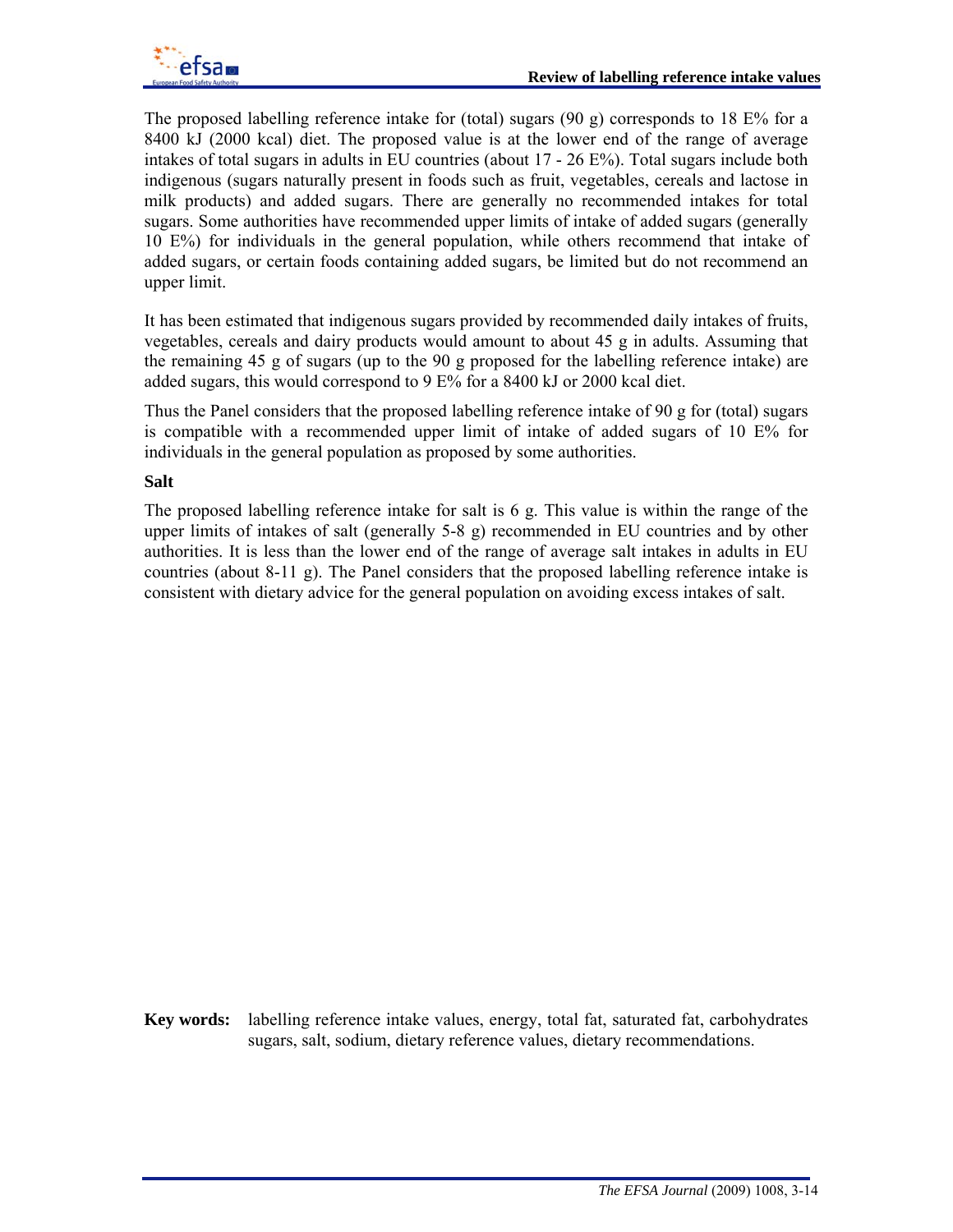

# **TABLE OF CONTENTS**

| $\mathbf{1}$   |  |  |  |  |
|----------------|--|--|--|--|
| 2 <sub>1</sub> |  |  |  |  |
| 2.1.           |  |  |  |  |
| 2.2.           |  |  |  |  |
| 2.3.           |  |  |  |  |
| 2.4.           |  |  |  |  |
| 2.5.           |  |  |  |  |
| 2.6.           |  |  |  |  |
|                |  |  |  |  |
|                |  |  |  |  |
|                |  |  |  |  |
|                |  |  |  |  |
|                |  |  |  |  |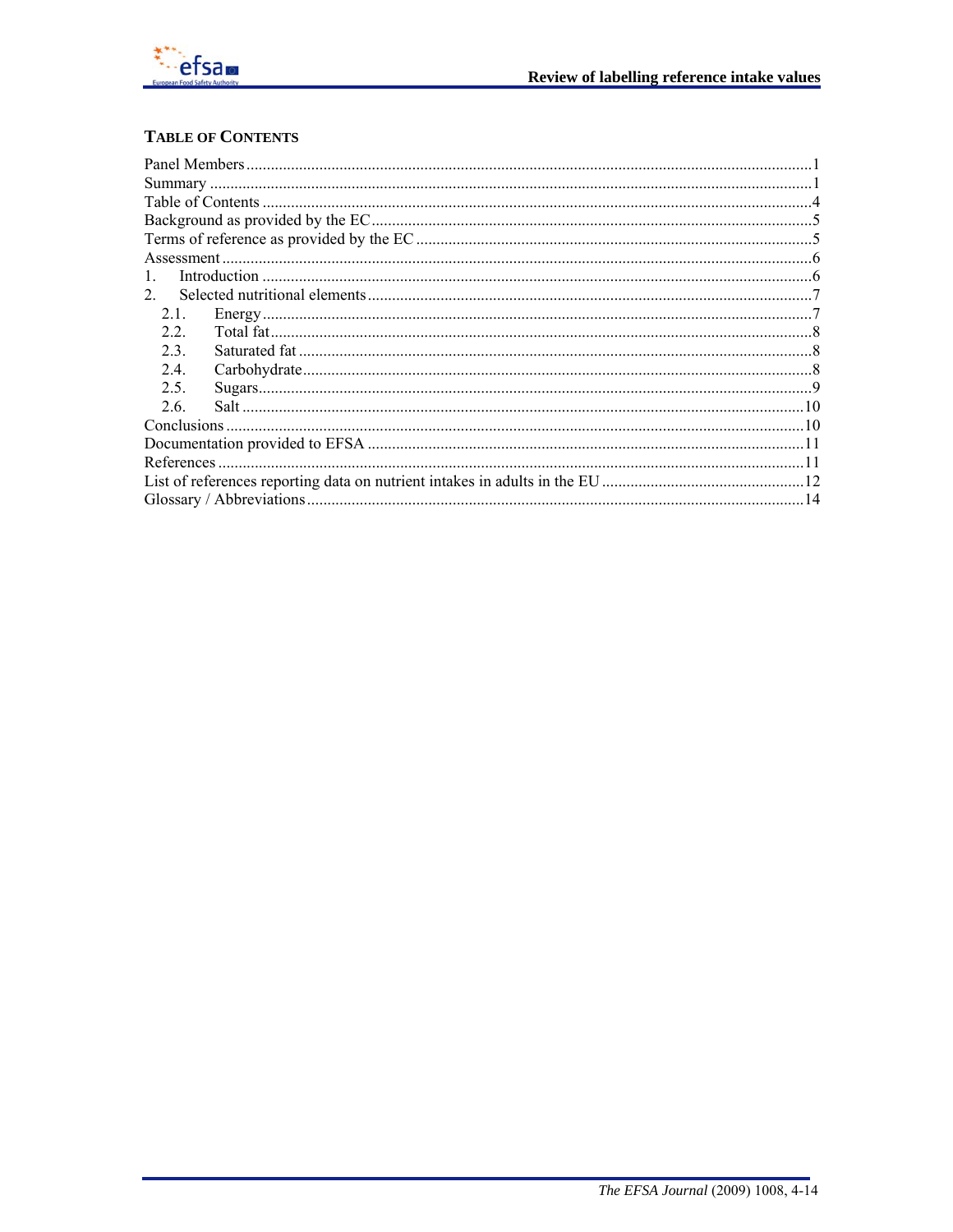

#### **BACKGROUND AS PROVIDED BY THE EC**

The European Commission has adopted a proposal for a Regulation of the European Parliament and the Council on the provision of food information to consumers (COM(2008) 40) which includes a proposal for the revision of the nutrition labelling legislation (Directive 90/496/EEC on nutrition labelling for foodstuffs).

With respect to nutrition labelling, the main proposed change is that nutrition information should be provided on six nutritional elements (energy, fat, saturates, carbohydrate, sugars and salt) on the majority of processed products. The proposal is that the information should be expressed as a percentage of a reference intake per 100g, 100mL or per portion. The following reference intakes, which take into account the values that have been used by the European food industry on a voluntary basis for many years, have been included in the proposal.

Extract from the Commission proposal for a Regulation of the European Parliament and of the Council on the provision of food information to consumers -COM(2008) 40 final :

#### ANNEX XI

PART B - REFERENCE INTAKES FOR ENERGY AND SELECTED NUTRIENTS OTHER THAN VITAMINS AND MINERALS (ADULTS)

| Energy or nutrient | Reference Intake    |
|--------------------|---------------------|
| Energy             | 8400 kJ (2000 kcal) |
| Total fat          | 70 g                |
| <b>Saturates</b>   | 20 <sub>g</sub>     |
| Carbohydrate       | 230 g               |
| <b>Sugars</b>      | 90 g                |
| Salt               | 6g                  |

#### **TERMS OF REFERENCE AS PROVIDED BY THE EC**

During the discussions in the Council, Member States requested that the European Food Safety Authority be asked to review the proposed labelling reference intakes. Therefore, the EFSA is asked for advice on the reference intakes included in the Commission proposal for a Regulation of the European Parliament and the Council on the provision of food information to consumers (COM(2008) 40).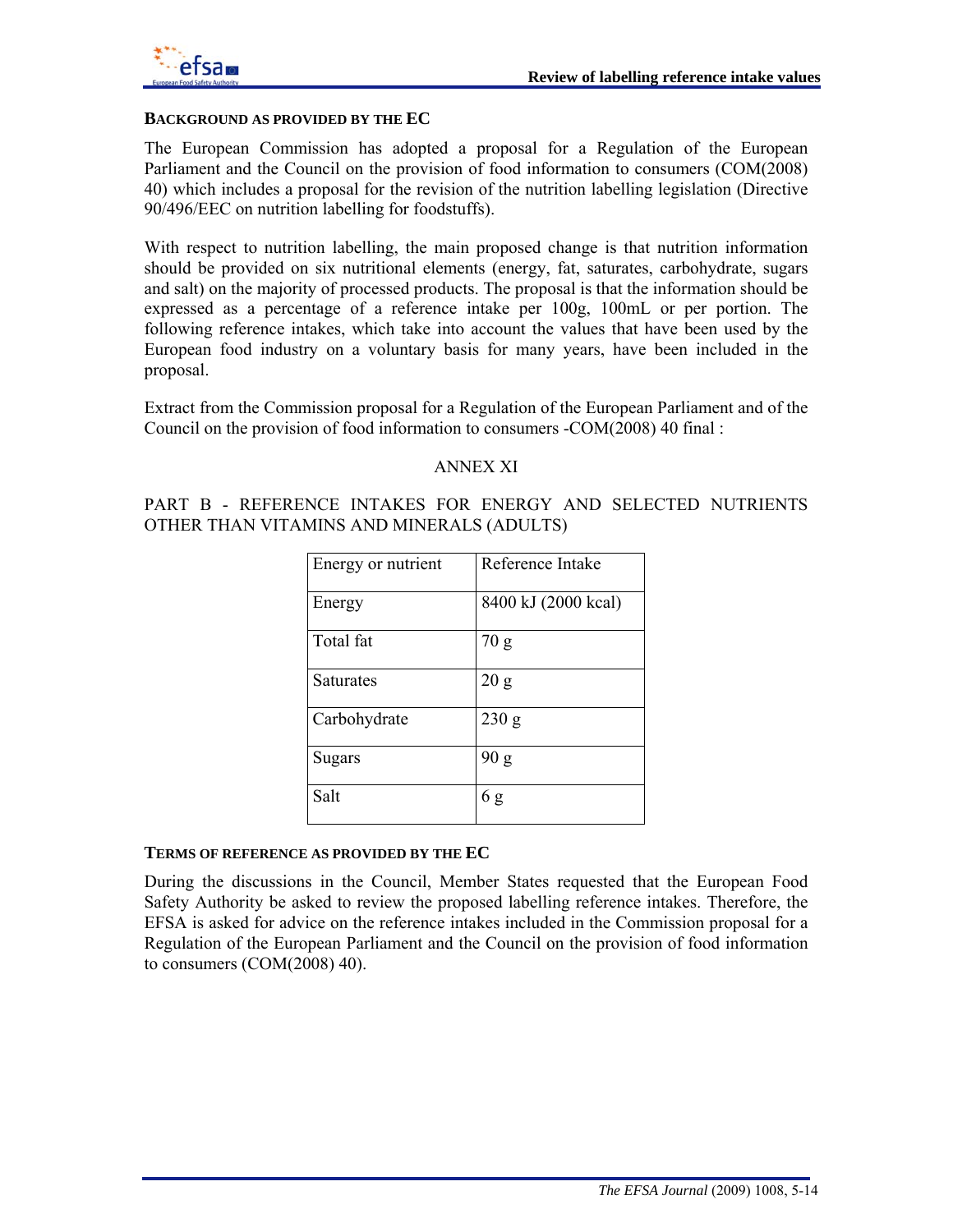

## **ASSESSMENT**

## **1. Introduction**

Article 31(3) of the draft regulation ((COM(2008) 40) states that "the mandatory nutrition declaration shall be expressed, as appropriate, as a percentage of the reference intakes set out in Part B of Annex XI in relation to per 100 g or per 100 mL or per portion." The proposed labelling reference intake values in Part B of Annex XI – reference intakes for energy and selected nutrients other than vitamins and minerals (adults) - represent typical recommended daily intakes that are to be used for this purpose. This information allows comparison of the nutritional values of food products and can help to convey the relative significance of the food as a source of energy and nutrients in the context of a total daily diet. For practical application in nutrition labelling a single reference intake is proposed for each nutrient using rounded values for ease of calculation.

Labelling reference intakes for total fat, saturated fat, carbohydrate, sugars and salt may be derived from science-based nutrient intake recommendations for the general population that have been established by national and international authorities (DoH, 1991; Health Council of The Netherlands, 2006; NNR, 2004; Eurodiet, 2000; WHO, 2003; USDA, 2005). For these nutrients intake recommendations are based on evidence of relationships between intake and the risk of obesity and/or diet-related diseases (e.g. cardiovascular disease, diabetes mellitus, dental caries). Such recommendations are derived from dietary reference values for these nutrients established for population groups (DoH, 1991; SCF 1993; D-A-CH, 2000; GR, 2001; AFSSA, 2001; NNR, 2004; IoM, 2003; IoM, 2005) and generally take account of observed nutrient intakes in the population. The nutrient intake recommendations for the general population established by authorities in different EU countries are generally consistent (but not uniform). It is important to distinguish the labelling reference intakes for nutrients, which are based on nutrient intake recommendations for the general population, from dietary reference values, which are derived for population groups.

Because of the nature of the relationships between intake and health, the recommended intakes for total fat, saturated fat, sugars and salt represent upper limits for individuals while for carbohydrate the recommended intake is based on a lower limit. Thus the labelling reference intakes derived from these recommendations should be interpreted in this way.

In addition to its use for conveying the relative significance of the food as a source of energy, a labelling reference intake for energy also serves as a base from which to derive reference intakes of energy-producing nutrients (such as total fat, saturated fat, carbohydrate and sugars) by weight from intake recommendations that are usually expressed as % energy intake  $(E\%)$ .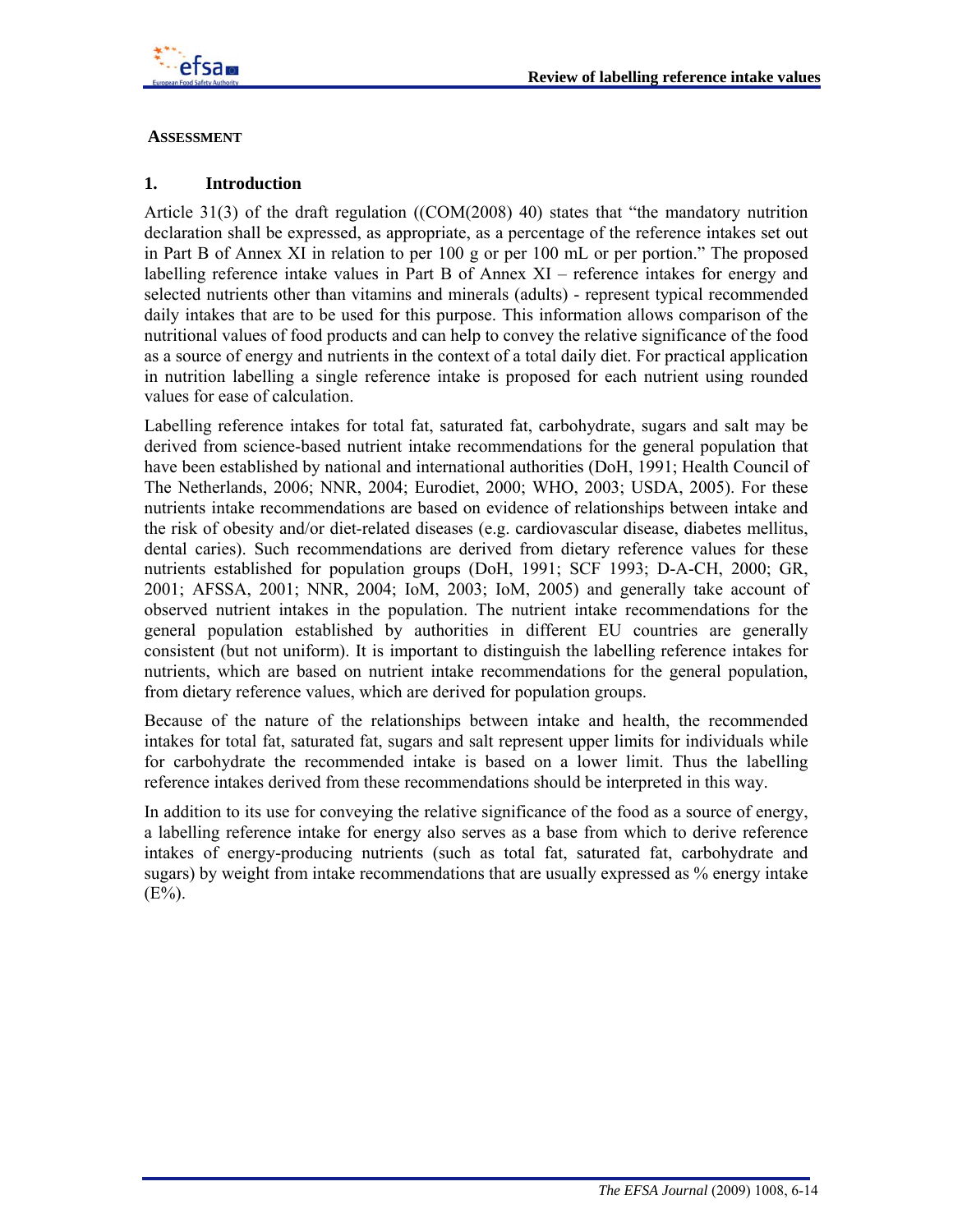

# Table 1. **Proposed labelling reference intake values for nutrients and labelling reference intakes currently used**

| <b>Energy</b> or<br>nutrient | "Reference Intake"<br>as proposed in the<br>draft regulation | <b>Conversion</b><br>factor<br>kcal/g | kcal | % Energy for<br>a 2000 kcal<br>(8400 kJ) diet | Labelling reference<br>intake values currently<br>used <sup>a</sup> |
|------------------------------|--------------------------------------------------------------|---------------------------------------|------|-----------------------------------------------|---------------------------------------------------------------------|
| Energy                       | 8400 kJ (2000 kcal)                                          |                                       |      |                                               | W: 2000-2070 kcal <sup>b</sup><br>$M: 2500$ kcal <sup>b</sup>       |
| Total fat                    | 70 g                                                         | 9                                     | 630  | 31.5                                          | $W: 65-70 g$<br>$M: 80-95 g$                                        |
| Saturated fat                | 20 g                                                         | 9                                     | 180  | 9                                             | W: 20 g<br>M: 30 g                                                  |
| Carbohydrate                 | 230 g                                                        | $\overline{4}$                        | 920  | 46                                            | $W: 230-270 g$<br>$M: 300-340 g$                                    |
| <b>Sugars</b>                | 90 g                                                         | $\overline{4}$                        | 360  | 18                                            | $W: -90 g$<br>$M: 110-120 g$                                        |
| Salt                         | 6g                                                           |                                       |      |                                               | Women: $6g$<br>M: 6g                                                |

 $W =$  Women;  $M =$  Men

<sup>a</sup> From: CIAA, 2006; EUFIC, 2007; IGD, 2005; FSANZ, 2008; FDA, 2007.

 $<sup>b</sup>$  A factor of 4.2 is used for the conversion of kcal into kJ.</sup>

## **2. Selected nutritional elements**

## **2.1. Energy**

Recommended intakes for energy are derived from the average requirements of specific age and sex groups, taking into account body size and average physical activity levels (DoH, 1991; SCF 1993; D-A-CH, 2000; GR, 2001; AFSSA, 2001; NNR, 2004; IoM, 2005).

The proposed value of 8400 kJ (2000 kcal) is about the middle of the range of the average energy intakes observed for women (6800-10000 kJ or 1625-2400 kcal) and lower than the average intakes for men (9100 to 13300 kJ or 2200-3200 kcal) in European countries (see list of references reporting data on nutrient intakes in adults in the EU). It corresponds to the recommended energy intake for a moderately active woman (DoH, 1991; SCF 1993; D-A-CH, 2000; GR, 2001; AFSSA, 2001; NNR, 2004; IoM, 2005).

The value is also consistent with values for labelling reference intakes for energy established by some regulatory authorities (e.g. 2000 kcal (8400 kJ) in USA, 8700 kJ (2070 kcal) in Australia/New Zealand) as well as with the value for women/adults currently used by the European food industry (2000 kcal or 8400 kJ) (Table 1).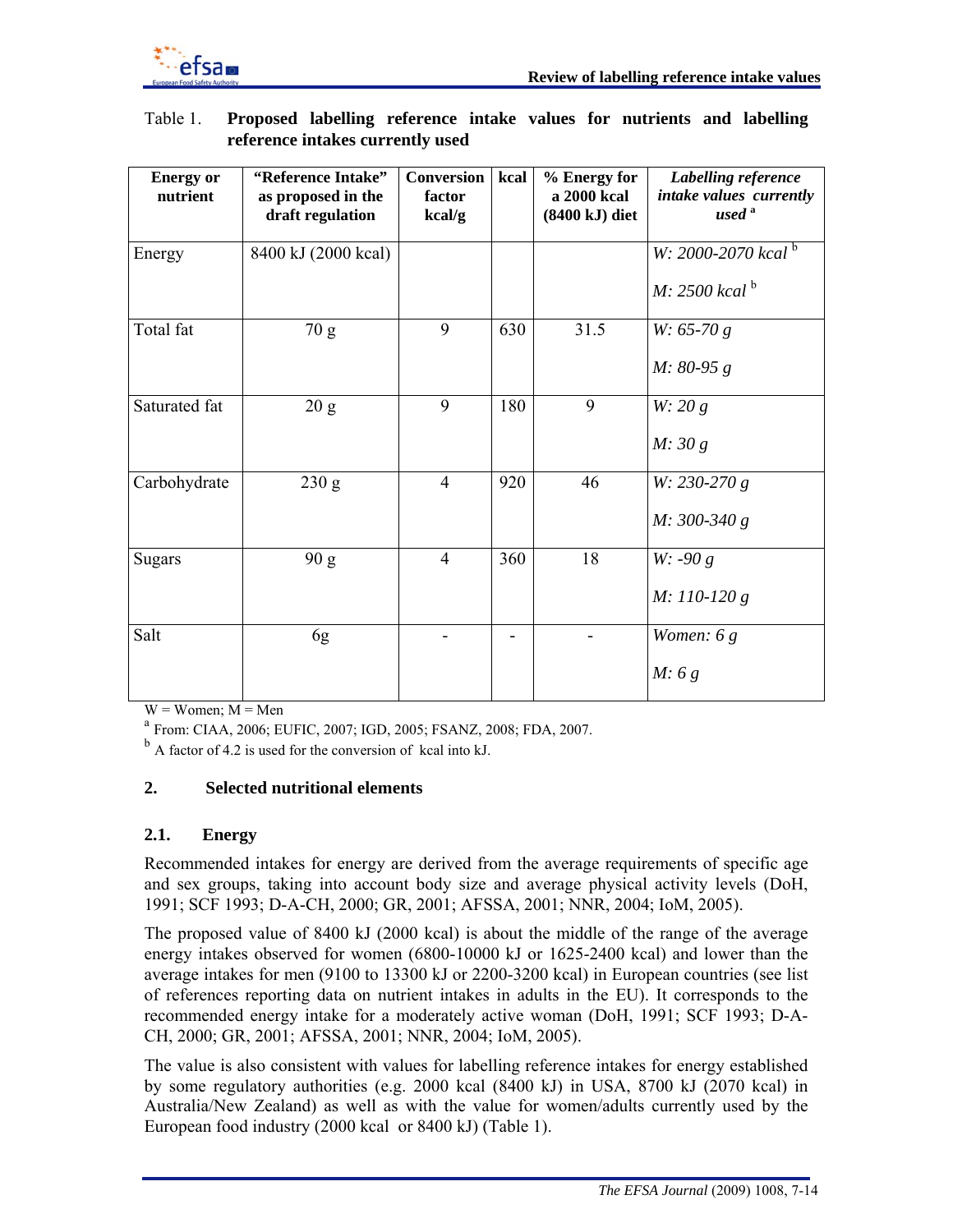The Panel considers that a labelling reference intake for energy based on intakes of women (as compared with a higher value based on intakes of men) gives a greater emphasis to the relative significance of a food as a source of energy, total fat, saturated fat and sugars and is more consistent with dietary advice for the general population on avoiding excess intakes of energy and these nutrients.

# **2.2. Total fat**

The proposed labelling reference intake for total fat  $(70 \text{ g})$  corresponds to 31.5 E% for a 8400 kJ (2000 kcal) diet. This value is within the range of the upper limits of intake of fat (30 – 35 E%) recommended for individuals in the general population in most EU countries and by other authorities (DoH, 1991; NNR, 2004; Eurodiet, 2000; WHO, 2003; USDA, 2005). It is at the lower end of the range of average total fat intakes in adults observed in EU countries (about 30 - 47 E%, see list of references reporting data on nutrient intakes in the EU)

The proposed value is also consistent with labelling reference intakes for total fat currently used by some regulatory authorities (e.g. 65 g in USA, 70 g in Australia/New Zealand) as well as with the value for women/adults (70 g) currently used by the European food industry (Table 1).

The Panel considers that the proposed labelling reference intake for total fat (70 g) is consistent with dietary advice for the general population on avoiding excess intakes of total fat.

# **2.3. Saturated fat**

The proposed labelling reference intake for saturated fat (20 g) corresponds to 9 E% for a 8400 kJ (2000 kcal) diet.

The proposed value is consistent with recommended upper limits of intake of saturated fat (SFA) for individuals in the general population (8-10 E%) in EU countries and by other authorities (DoH, 1991; Health Council of The Netherlands, 2006; NNR, 2004; Eurodiet, 2000; WHO, 2003; USDA, 2005). These recommendations are based mainly on risk of cardiovascular disease that is a leading cause of mortality in Europe.

It is at the lower end of the range of average saturated fat intakes in adults in EU countries (about 9 - 18 E%), with lowest values in Southern European countries. More than one third of the reported average intakes were 15 E% or higher (see list of references reporting data on nutrient intakes in adults in the EU).

The proposed value is also consistent with labelling reference intakes for saturated fat currently used by some regulatory authorities (e.g. 20 g in USA, 24 g in Australia/New Zealand) as well as with the value for women/adults  $(20 \text{ g})$  currently used by the European food industry (Table 1).

The Panel considers that the proposed labelling reference intake for saturated fat (20g) is consistent with dietary advice for the general population on avoiding excess intakes of saturated fat.

## **2.4. Carbohydrate**

The proposed labelling reference intake for carbohydrate (230 g) corresponds to 46  $E\%$  for a 8400 kJ (2000 kcal) diet.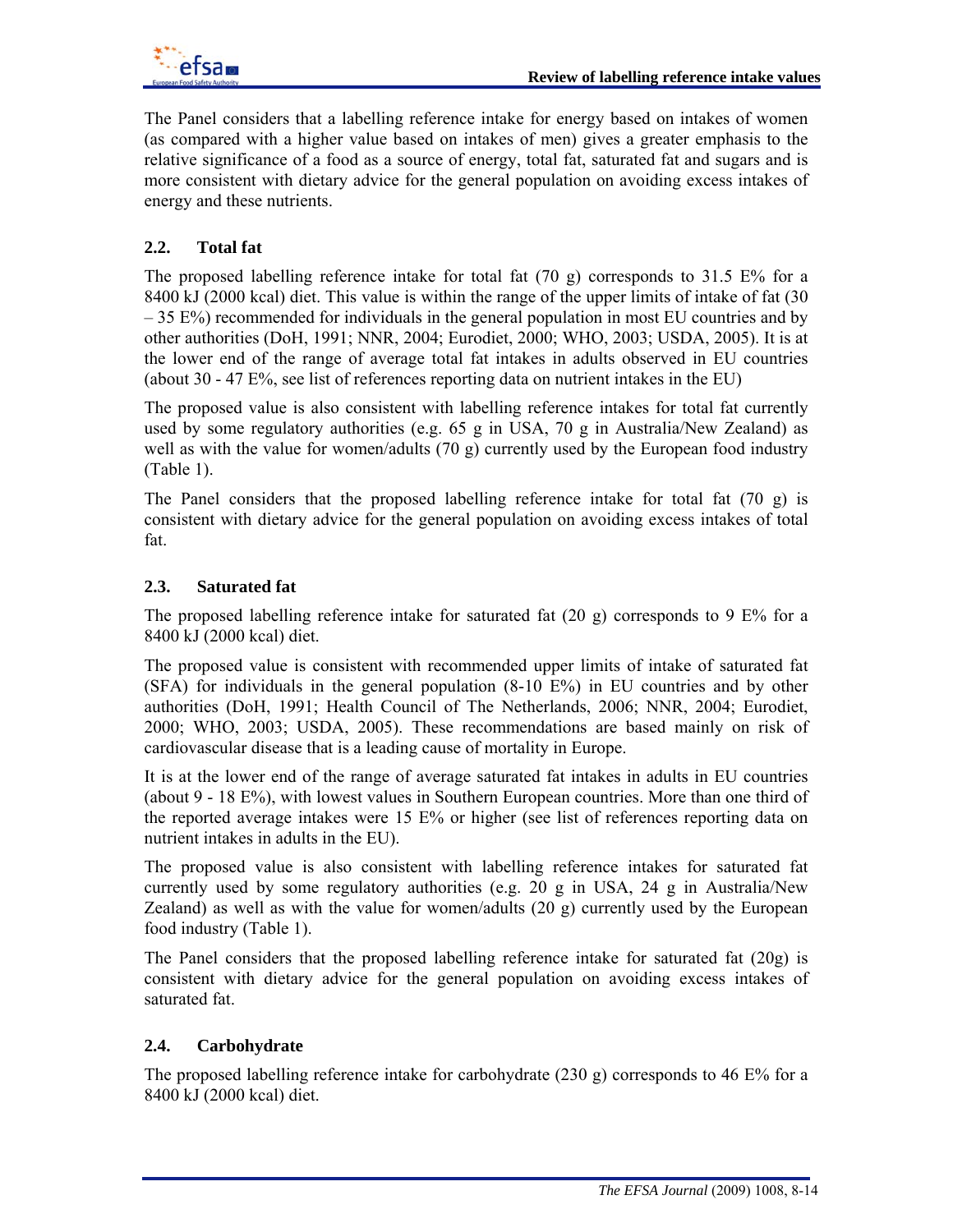This is less than the lower limits of intake of total carbohydrate (generally 50 - 55 E%) recommended for the general population in EU countries and by other authorities (NNR, 2004; Eurodiet, 2000; WHO, 2003; USDA, 2005). These recommendations are based mainly on ensuring limited intake of total fat and saturated fat, taking into account the contribution of protein to energy intake.

It is around the middle the range of average carbohydrate intakes in adults in EU countries (about 38 to 56 E%, with most  $\leq 52$  E%; see list of references reporting data on nutrient intakes in the EU).

The value is at the lower end of the range of labelling reference intakes currently used by the European food industry on a voluntary basis and those established by regulatory authorities in the USA and Australia/New Zealand, i.e. 230-270 g for women and 300-340 g for men, corresponding to 46 to 55 E%.

The Panel proposes that the labelling reference intake for carbohydrate be 260 g (corresponding to 52 E% for a 8400 kJ (2000 kcal) diet) which is within the range of lower limits of recommended intakes for individuals in the general population and close to the upper end of the range of average intakes in adults in EU countries. It lies towards the upper end of the range of labelling reference intakes (230-270 g for women) currently used by the European food industry and is lower than those used by some regulatory authorities (e.g. 300- 310 g in USA and Australia/New Zealand).

The Panel considers that a labelling reference intake of 260 g is consistent with dietary advice for the general population on ensuring adequate intakes of carbohydrate.

# **2.5. Sugars**

The proposed labelling reference intake for (total) sugars (90 g) corresponds to 18 E% for a 8400 kJ (2000 kcal) diet. Total sugars include both indigenous (sugars naturally present in foods such as fruit, vegetables, cereals and lactose in milk products) and added sugars.

There are generally no recommended intakes for total sugars. However, upper limits of intake of added sugars (generally 10 E%) have been recommended by some authorities (NNR, 2004; DoH, 1991; WHO, 2003). Other authorities recommend that intake of added sugars, or certain foods containing added sugars, be limited but do not recommend an upper limit of intake (AFSSA, 2001; D-A-CH, 2000; Health Council of The Netherlands, 2006; Eurodiet, 2000).

Labelling reference intakes for (total) sugars currently used by the European food industry and by regulatory authorities in Australia/New Zealand are 90 g for women/adults and 110- 120 g/d for men, corresponding to 18 - 19 E% (Table 1).

It has been estimated that indigenous sugars provided by a recommended daily intake of 400 g fruits and vegetables (28 g) and three portions of dairy products (17 g) would amount to 45 g (DGE, 2007). A total daily intake of 45 g of indigenous sugars has also been estimated for adult women in the UK based on the amount obtained from the recommended daily intake of fruits, vegetables and cereals  $(35 \text{ g})$  and the current intake of dairy products  $(10 \text{ g})$  (IGD, 2005; Rayner et al., 2003). Assuming that the remaining 45 g of sugars (up to the 90 g proposed for the labelling reference intake) are added sugars, this would correspond to 9  $E\%$ for a 8400 kJ (2000 kcal) diet. Thus the proposed labelling reference intake of 90 g for (total) sugars is compatible with a recommended upper limit of intake of added sugars of 10 E% for individuals in the general population as proposed by some authorities (NNR, 2004; DoH, 1991; WHO, 2003).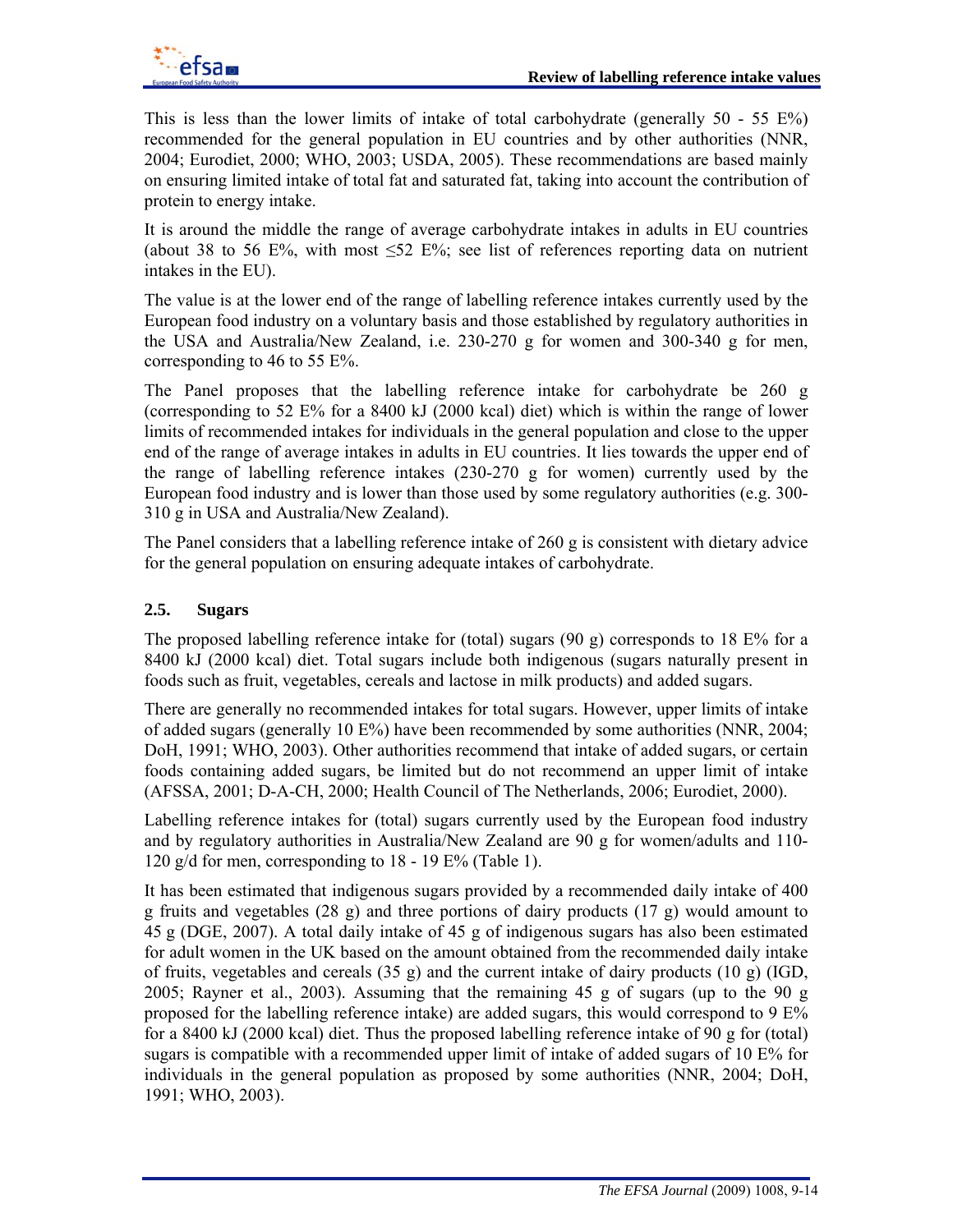In adults the average intake of total sugars (mono- and disaccharides) in EU countries varies from 17 to 26 E%. From the available data, the proposed labelling reference intake for (total) sugars is close to the lower bound of the observed range of average intake of total sugars in adults in European countries.

The Panel considers that the proposed labelling reference intake for (total) sugars (90 g) is compatible with a recommended upper limit of intake of added sugars of 10 E% for individuals in the general population as proposed by some authorities.

# **2.6. Salt**

The proposed labelling reference intake for salt is 6 g.

This value is within the range of the upper limits of intakes of salt (generally 5-8 g) recommended in EU countries (EFSA, 2005; EFSA, 2008) and by other authorities (WHO, 2003). These recommendations are based mainly on the evidence for an effect of salt on blood pressure and risk of cardiovascular disease. It is less than the lower end of the range of average salt intakes in adults in EU countries (8-11 g) (EFSA, 2005; EFSA, 2008).

The proposed value is consistent with the labelling reference intake for adults  $(6 \text{ g})$  currently used by the European food industry and by some regulatory authorities (e.g. 6 g in the USA and Australia/New Zealand) (Table 1).

The Panel considers that the proposed labelling reference intake for salt (6 g) is consistent with recommended intakes and less than the lower end of the range of average intakes in adults in EU countries.

The Panel considers that the proposed labelling reference intake is consistent with dietary advice for the general population on avoiding excess intakes of salt.

## **CONCLUSIONS**

The Panel concludes that:

- The proposed labelling reference intake for energy (8400 kJ or 2000 kcal) corresponds to the recommended energy intake for a moderately active woman. The Panel considers that a labelling reference intake for energy based on intakes of women (as compared with a higher value based on intakes of men) gives a greater emphasis to the relative significance of a food as a source of energy, total fat, saturated fat and sugars and is more consistent with dietary advice for the general population on avoiding excess intakes of energy and these nutrients.
- The Panel considers that the proposed labelling reference intakes for total fat (70 g), saturated fat  $(20 \text{ g})$  and salt  $(6 \text{ g})$  are consistent with dietary advice for the general population on avoiding excess intakes of these nutrients.
- The Panel considers that the proposed labelling reference intake for (total) sugars (90 g) is compatible with a recommended upper limit of intake of added sugars of 10 E% for individuals in the general population as proposed by some authorities.
- The Panel proposes that the labelling reference intake for carbohydrate be 260 g which is consistent with dietary advice for the general population on ensuring adequate intakes of carbohydrate.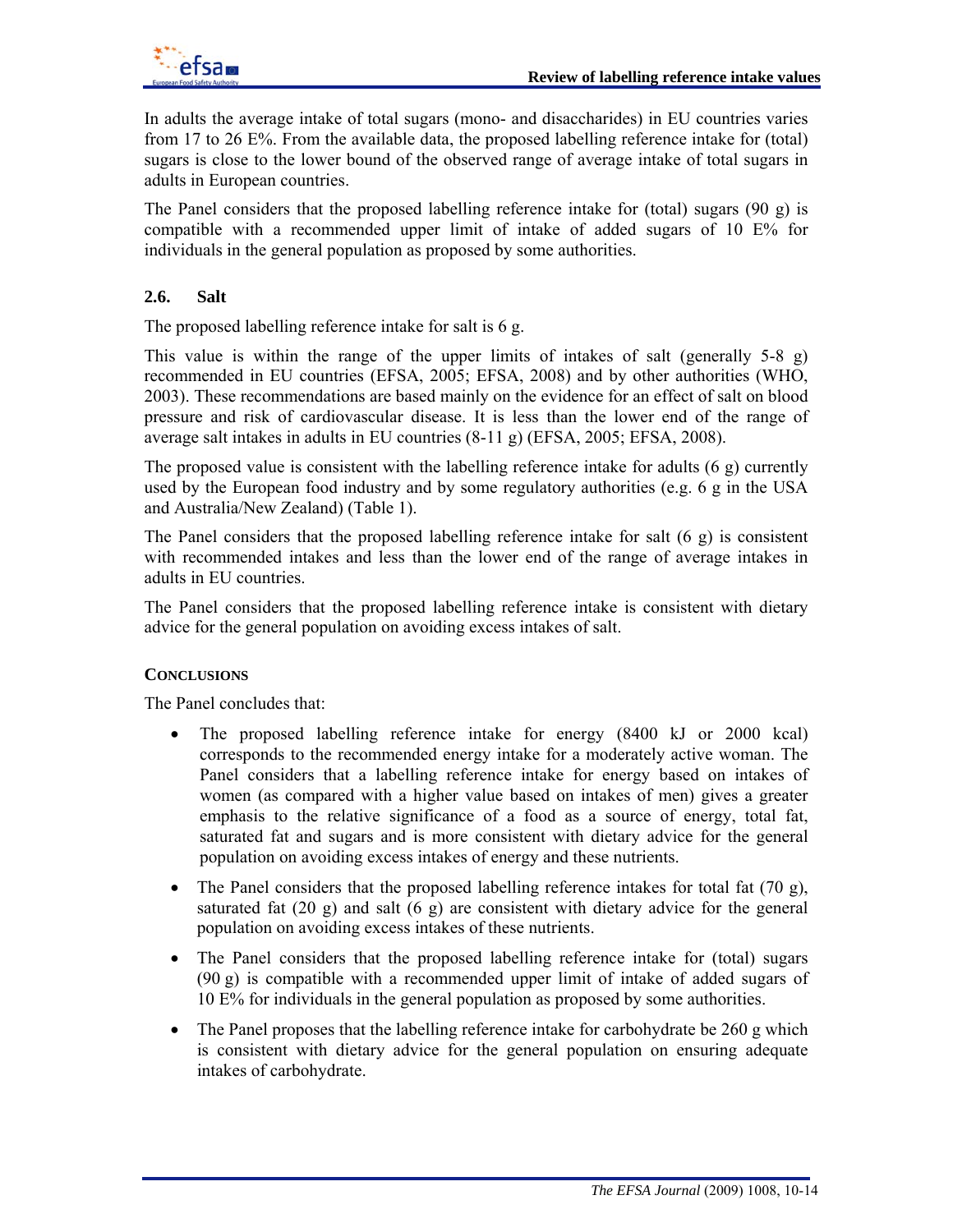

#### **DOCUMENTATION PROVIDED TO EFSA**

Proposal for a Regulation of the European Parliament and of the Council on the provision of food information to consumers - COM(2008) 40 final.

#### **REFERENCES**

- AFSSA (Agence Française de Sécurité Sanitaire des Aliments), 2001. Apport nutritionnels conseillés pour la population Française. Paris, Lavoisier Tec et Doc.
- CIAA (Confederation of the food and drink industries of the EU), 2006. CIAA recommendation for a common nutrition labelling scheme. Available at: <http://www.ciaa.be/documents/press\_releases/CIAA\_Nut\_recommendation.pdf>

D-A-CH (Germany, Austria, Switzerland), 2000. Referenzwerte für die Naehrstoffzufuhr. Umschau/Braus Frankfurt/M.

- DGE (Deutschen Gesellschaft für Ernährung), 2007. Zur Anwendung von "Guideline Daily Amounts" (GDA) in der freiwilligen Kennzeichnung von verarbeiteten Lebensmitteln.
- DoH (Department of Health), 1991. Dietary reference values for food energy and nutrients for the United Kingdom. Report of the Panel on Dietary Reference Values of the Committee on Medical Aspects of Food Policy, HM Stationary Office, London.
- EFSA (European Food Safety Authority), 2005. Opinion of the Scientific Panel on Dietetic Products, Nutrition and Allergies on a request from the Commission relating to the Tolerable Upper Intake Level of Sodium. The EFSA Journal 209: 1-26. <http://www.efsa.europa.eu/science/nda/nda\_opinions/catindex\_en.html>
- EFSA (European Food Safety Authority), 2008. Opinion of the Scientific Panel on Dietetic Products, Nutrition and Allergies on a request from the Commission related to the setting of nutrient profiles for foods bearing nutrition and health claims pursuant to Article 4 of the Regulation (EC) No 1924/2006*.* The EFSA Journal 644: 1-44.
- EUFIC (European Food Information Council), 2007. Making sense of Guideline Daily Amounts. Available at: <http://www.eufic.org/article/en/nutrition/food-labellingclaims/artid/Making\_sense\_of\_Guideline\_Daily\_Amounts/>
- Eurodiet core report, 2000. Nutrition & diet for healthy lifestyles in Europe; science & policy implications. Public Health Nutrition 4(2A): 265-273.
- FDA (Food and Drug Administration), 2007. Food Labeling: Revision of Reference Values and Mandatory Nutrients. Federal Register / Vol. 72, No. 212 / Friday, November 2, 2007.
- FSANZ (Food Standards of Australia and New Zealand), 2008. Australia New Zealand Food Standards Code –Amendment No. 103 – 2008. Standard 1.2.8. Nutrition Information Requirements. Commonwealth of Australia Gazette No. FSC 45. Thursday, 9 October 2008
- GR (Gezondheidsraad) (2001). Dietary Reference Intakes: energy, proteins, fats and digestible carbohydrates. The Hague: Health Council of the Netherlands, 2001; publication no. 2001/19R (corrected edition: June 2002).
- Health Council of The Netherlands, 2006. Guidelines for healthy nutrition 2006. Background document. The Hague. Health Council, 2006. Publication no. A06/08. Available at: <http://www.gr.nl/referentie.php?ID=1478>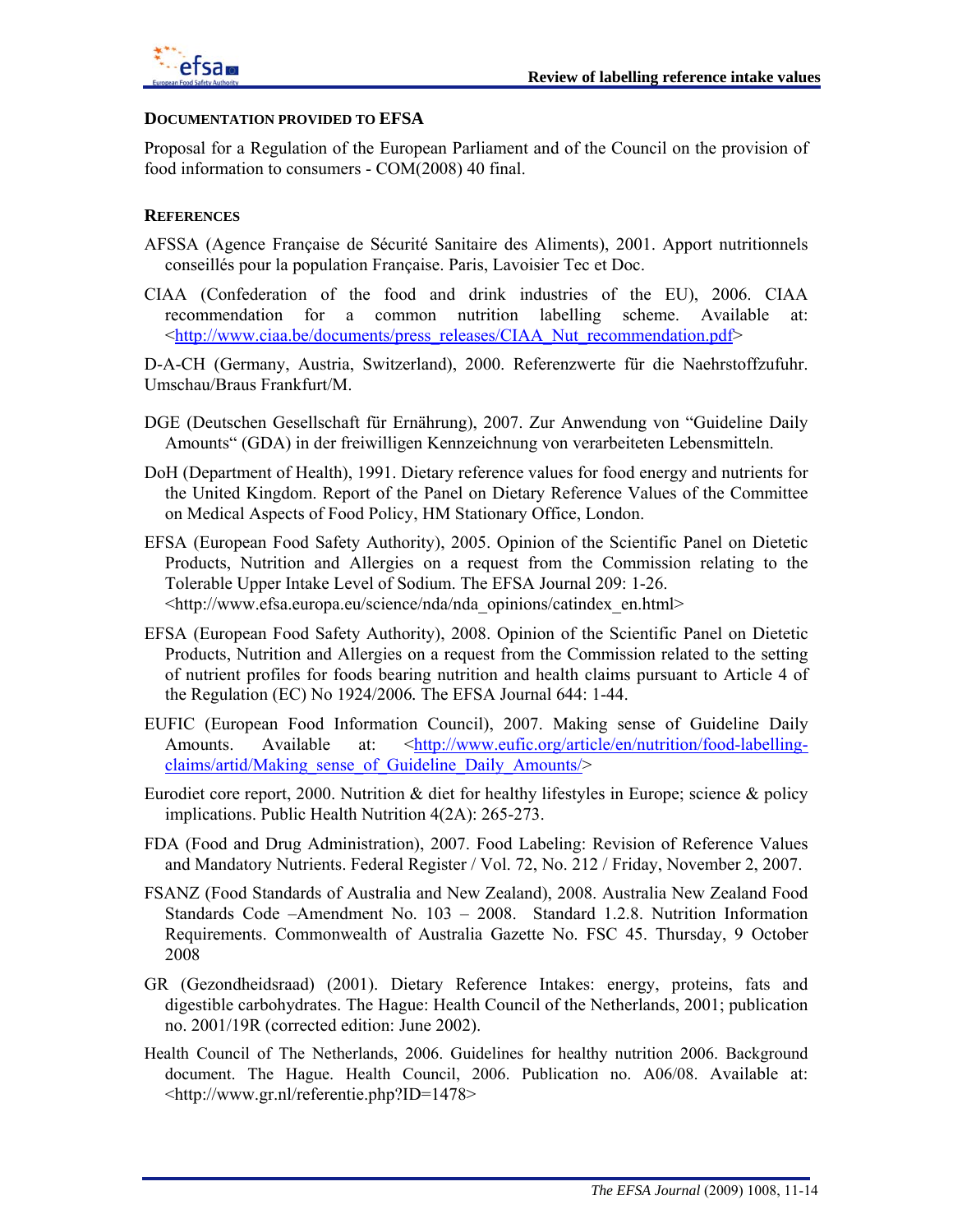

- IGD (Institute of Grocery Distribution), 2005. IGD: Working Group Report. Report of the IGD/PIC Industry Nutrition Strategy Group Technical Working Group on Guideline Daily Amounts (GDAs). IGD, 2005.
- IoM (Institute of Medicine), 2003. Dietary Reference Intakes: water, potassium, sodium, chloride, and sulfate. Institute of Medicine. National Academy Press, Washington DC, USA.
- IoM (Institute of Medicine), 2005. Dietary Reference Intakes: energy, carbohydrates, fiber, fat, fatty acids, cholesterol, protein, and amino acids (Macronutrients). Institute of Medicine. National Academy Press, Washington DC, USA.
- NNR (Nordic Nutrition Recommendations), 2004. Integrating nutrition and physical activity. Nord 2004:13. Nordic Council of Ministers, Copenhagen.
- Rayner M, Scarborough P, Williams C, 2003. The origin of the Guideline Daily Amounts and the Food Standards Agency's guidance on what counts as 'a lot' and 'a little'. Public Health Nutrition 7, 549-556.
- SCF (Scientific Committee on Food), 1993. Nutrient and Energy Intakes for the European Community. Commission of the European Communities, Directorate General Industry. Office for Official Publications of the European Communities, Luxembourg.
- USDA (United States Department of Agriculture), 2005. Dietary guidelines for Americans. Available at:  $\overline{a}$  at:  $\overline{a}$  at:  $\overline{a}$  at:  $\overline{a}$  at:  $\overline{a}$  at:  $\overline{a}$ <http://www.health.gov/dietaryguidelines/dga2005/document.>
- WHO (World Health Organization), 2003. Diet, nutrition and the prevention of chronic diseases. Report of the WHO/FAO Joint expert consultation. WHO Techn Rep Ser 916, Geneva.

#### **LIST OF REFERENCES REPORTING DATA ON NUTRIENT INTAKES IN ADULTS IN THE EU**

- Andersen NL, Fagt S, Groth MV, Hartkopp HB, Møller A, Ovesen L, Warming DL, 1996. Danskernes kostvaner 1995. Hovedresultater. Søborg: Levnedsmiddelstyrelsen.
- Anonymous, 2008. Ergebnisbericht, Teil 2. National Verzehrs Studie II. Max Rubner Institut. Bundesforschungsinstitut für Ernährung und Lebensmittel. Karlsruhe.
- Astorg P, Arnault N, Czernichow S, Noisette N, Galan P, Hercberg S, 2005. Intake levels and food sources for the principal n-6 and n-3 polyunsaturated fatty acids of the adult population in France. Cahiers de Nutrition et de Diététique 40(5), 260-269.
- Becker W and Pearson M, 2002. Riksmaten 1997-1998. Befolkningens kostvanor och näringsintag. Metod- och resultatanalys. Livsmedelsverket, Uppsala.
- Biro G, Antal M, Zajkas G, 1996. Nutrition survey of the Hungarian population in a randomised trial between 1992-1994. Eur. J .Clin. Nutr. 50, 201-208.
- D'Amicis A et al. Nutrient intakes in Italy: A global analysis carried out on INN-CA Study 1994-1996 data. (submitted for publication).
- Deschamps V, Savanovitch C, Arnault N, Castetbon K, Betrais S, Mennen L, Galan P, Hercberg S, 2005. The evolution of nutrient intakes in the SUVIMAX study (1995-2002). Cahiers de Nutrition et de Diététique 40(3), 166-171.
- Devriese S, Huybrechts I, Moreau M, Oyen van H, 2006. De Belgische Voedselconsumptiepeiling 1 –2004. Wetenschappelijk Instituut Volksgezondheid, WIV/EPI REPORTS B 2006 –016, Brussels.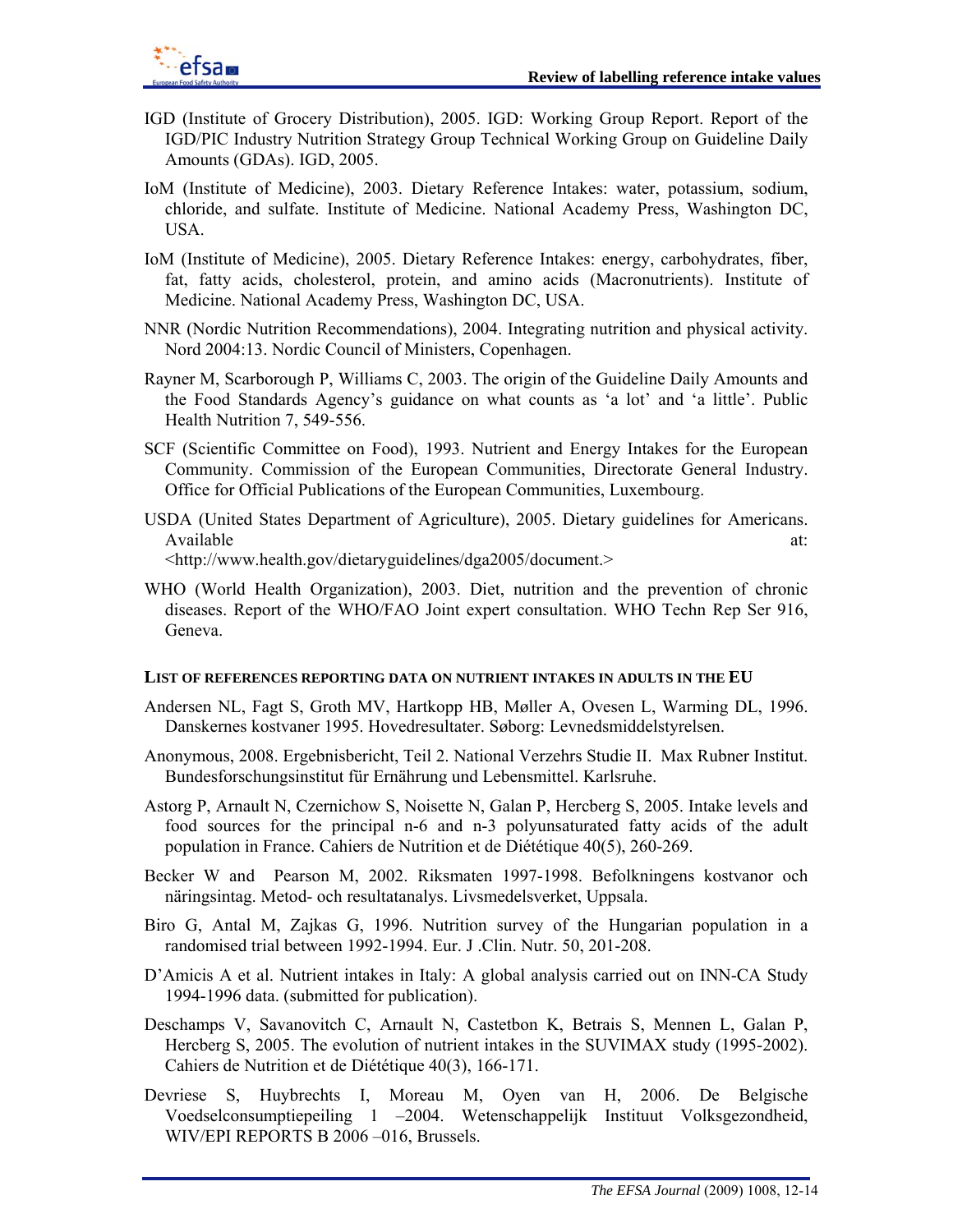

- Elmadfa I, Freisling H, König J, Blachfelner J, Cvitkovich-Steiner H, Genser D, Grossgut R, Hassan-Hauser C, Kichler R, Kunze M, Majchrzak D, Manafi M, Rust P, Schindler K, Vojir F, Wallner S, Zilberszac A, 2003. Österreichischer Ernährungsbericht 2003. Institute of Nutritional Science, University of Vienna, Vienna, 2003.
- Elmadfa I, Weichselbaum E (eds), 2005. European Nutrition and Health Report 2004. Forum of Nutrition, 58.
- Finch S, Doyle W, Lowe C, Bates CJ, Prentice A, Smitrhers G, Clarke PC, 1998. National Diet and Nutrition Survey: people aged 65 years and over. London: TSO.
- Giammaroli S et al. Nutrient intake of Italian women during lactation. Int. J. Vitam. Nutr. Res. 2002;72(5):329-335.
- Henderson L, Gregory J, Irving K, Swan G, 2003. The National Diet & Nutrition Survey: adults aged 19 to 64 years. Volume 2. Energy, protein, carbohydrate, fat and alcohol intake. London: TSO, 2004.
- Hulshof KFAM, Kistemaker C, Bouman M, 1998. De inname van energie en voedingsstoffen door Nederlandse bevolkingsgroepen (Voedselconsumptiepeiling 1997-1998). TNO report 98.805, Zeist.
- Hulshof KFAM, Jansen van der Vliet M, Westenbrink S, Doest ter D, 2004. De inneming van vetzuren en vetzuurclusters. (Voedselconsumptiepeiling 1997-1998). TNO report 5896, Zeist.
- Hulshof KFAM, Ocke MC, 2005. Voedselconsumptiepeiling 2003: onderzoek bij jongvolwassen Nederlanders. Focus op macrovoedingsstoffen. Ned. Tijdschr. Klin. Chem. Labgeneesk. 30, 185-191.
- Irish Universities Nutrition Alliance (www.iuna.net). North/South Ireland Food Consumption Survey.
- Johansson L, Sovoll K, 1999. Norkost 1997. Landsomfattende kostholdundersøkelse blant menn og kvinner i alderen 16-79 år. Rapport nr.2/1999. Statens råd för ernæring og fysisk aktivitet, Oslo 1999.
- Kruizinga AG, Westenbrink S, Bosch LMC van den, Jansen MCJF, 2007. De inneming van Omega-3 and -6 vetzuren en van vitamines A, D en E bij jongvolwassenen. Aanvullende berekeningen op basis van Voedselconsumptiepeiling 2003. TNO rapport V7451. Zeist, TNO KvL.
- Lineisen J, Schulze M, Saadatian-Elahi M, Kroke A, Miller AB, Boeing H, 2003. Quantity and quality of dietary fat, carbohydrate, and fiber intake in the German EPIC cohorts. Ann. Nutr. Metab. 47, 37-46.
- Lopes C, 2000. Food and Ischaemic Heart Disease, Community-based case-control study. PhD dissertation, Porto.
- Lyhne N, Christensen T, Groth MV, Fagt S, Biltoft-Jensen A, Hartkopp H, Hinsch H-J, Matthiessen J, Møller A, Saxholt E, Trolle E, 2005. Dietary habits in Denmark 2000-2002 (In Danish with English summary). DFVF Publikation nr. 11. Danish Institue for Food and Veterinary Research, Søborg.
- Männistö S, Ovaskainen M-L, Valsta L, eds, 2003. The national Findiet 2002 study. Publications of the National Public Health Institute B3/2003. Helsinki 2003.
- Mensink G, 2002. Was essen wir heute? Ernahrungsverhalten in Deutschland. Beitrage zur Gesundheitsbrichterstattung des Bundes, Robert Koch-Institut, Berlin 2002.